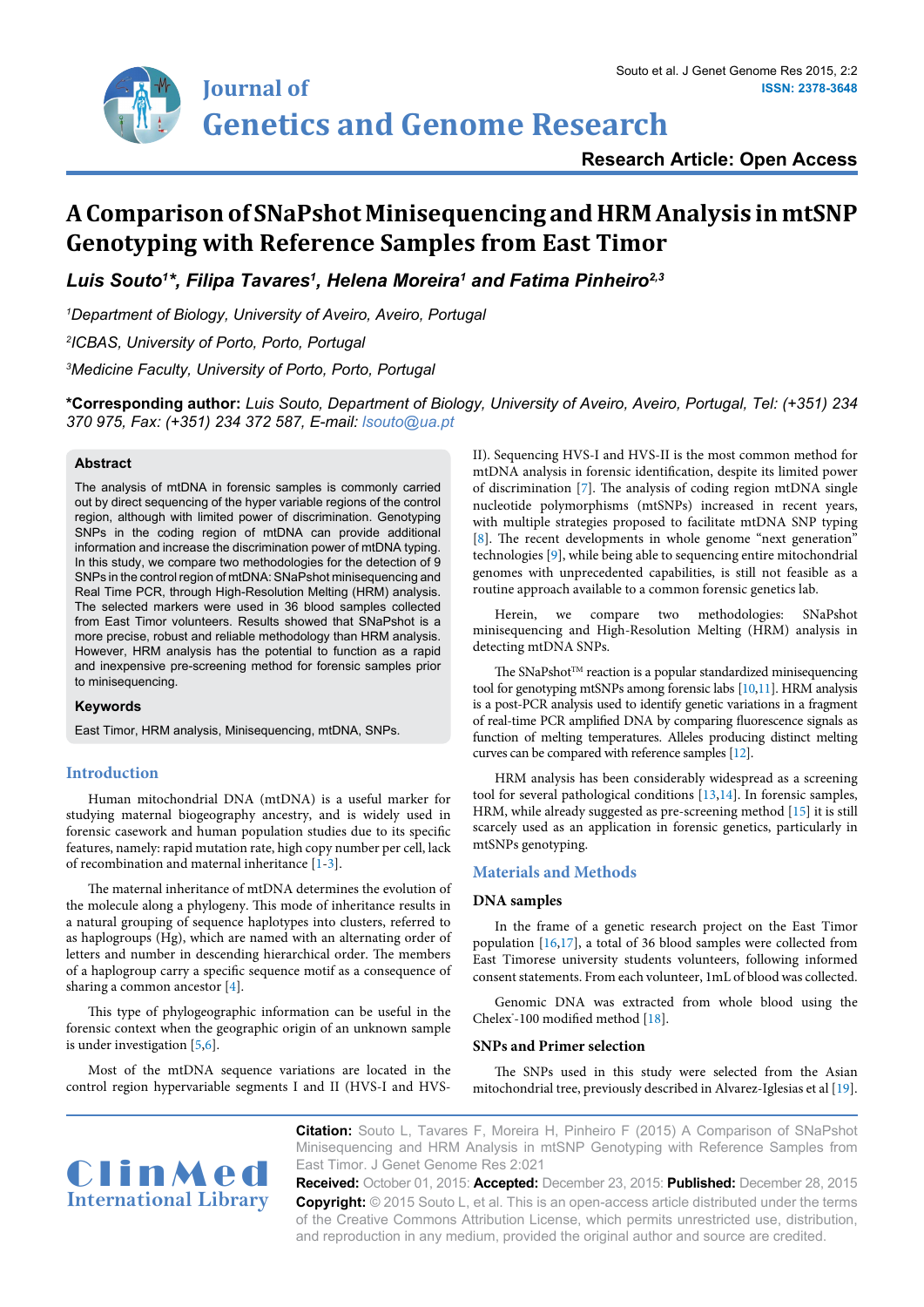<span id="page-1-0"></span>**Table 1:** SNP coding region, primer sequences and final concentration for PCR amplification (according to Alvarez-Iglesias et al [[19](#page-4-12)]).

|              | Nucleotide Position Primer Sequences (5'→3') | Amplicon length (bp) | Final Concentration (µM) | Annealing Temperature (°C) |  |
|--------------|----------------------------------------------|----------------------|--------------------------|----------------------------|--|
| 1119         | GCTAAGACCCAAACTGGGATT                        | 84                   | 0.5                      | 56                         |  |
|              | <b>GTTCTGGCGAGCAGTTTTGT</b>                  |                      |                          |                            |  |
| 2092         | <b>TGCCCACAGAACCCTCTAAA</b>                  |                      |                          |                            |  |
|              | <b>TGTCCAAAGAGCTGTTCCTCT</b>                 | 69                   | 0.5                      | 60                         |  |
| 4491         | <b>ATTAATCCCCTGGCCCAAC</b>                   |                      |                          |                            |  |
|              | <b>GATGAGTGTGCCTGCAAAGA</b>                  | 56                   | 0.2                      | 57                         |  |
| 5417         | CCTCAATCACACTACTCCCCATA                      |                      |                          |                            |  |
|              | <b>GGGGTGGGTTTTGTATGTTC</b>                  | 72                   | 0.5                      | 56                         |  |
| 8281-8289del | TAGGGCCCGTATTTACCCTAT                        |                      |                          |                            |  |
|              | AAGAGGTGTTGGTTCTCTTAATCTTT                   | 109                  | 0.5                      | 55                         |  |
| 8414         | <b>TACTACCGTATGGCCCACCA</b>                  |                      |                          |                            |  |
|              | GGGAGGTAGGTGGTAGTTTGTG                       | 96                   | 0.2                      | 57                         |  |
| 9824         | <b>TTTTGTAGCCACAGGCTTCC</b>                  |                      |                          |                            |  |
|              | GAGGAAAGTTGAGCCAATAATGA                      | 53                   | 0.4                      | 56                         |  |
| 13759        | <b>GGAAGCCTATTCGCAGGATT</b>                  |                      |                          |                            |  |
|              | GTTGTTTGGAAGGGGGATG                          | 64                   | 0.4                      | 57                         |  |
| 12705        | CCCAAACATTAATCAGTTCTTCAA                     |                      |                          |                            |  |
|              | <b>TCTCAGCCGATGAACAGTTG</b>                  | 102                  | 0.4                      | 56                         |  |

<span id="page-1-1"></span>**Table 2:** SNP coding region, primer extension sequences and final concentration for minisequencing reaction (according to Alvarez-Iglesias et al [[19\]](#page-4-12)).

| <b>Nucleotide Position</b> | Extension primer <sup>1</sup> (5' $\rightarrow$ 3')                                                                                                                                                              | Length (bp) | <b>Base substitution Strand<sup>2</sup></b> |   | <b>Final Concentration (µM)</b> |  |  |  |  |  |  |  |
|----------------------------|------------------------------------------------------------------------------------------------------------------------------------------------------------------------------------------------------------------|-------------|---------------------------------------------|---|---------------------------------|--|--|--|--|--|--|--|
| 1119                       | (gact) GTTAGCCCTAAACCTCAACAGTTAAA                                                                                                                                                                                | 58          | $T\rightarrow C$                            |   | 0.40                            |  |  |  |  |  |  |  |
| 2092                       | (gact), ACCCTCTAAATCCCCTTGTAAATTTAA                                                                                                                                                                              | 43          | $C \rightarrow T$                           |   | 0.50                            |  |  |  |  |  |  |  |
| 4491                       | CCTGCAAAGATGGTAGAGTAGATGA                                                                                                                                                                                        | 25          | $G \rightarrow A$                           | н | 0.20                            |  |  |  |  |  |  |  |
| 5417                       | (gact) CCATATCTAACAACGTAAAAATAAAATGACA                                                                                                                                                                           | 67          | $G \rightarrow A$                           |   | 0.40                            |  |  |  |  |  |  |  |
| 8281-8289del               | (gact), GACGTATTTACCCTATAGCACCCCCTCTA                                                                                                                                                                            | 61          | $C \rightarrow G^3$                         |   | 0.30                            |  |  |  |  |  |  |  |
| 8414                       | (gact), GACGCCCACCATAATTACCCCCATA                                                                                                                                                                                | 37          | $C \rightarrow T$                           |   | 0.20                            |  |  |  |  |  |  |  |
| 9824                       | (gact), GCACAGGCTTCCACGGACT                                                                                                                                                                                      | 31          | $T\rightarrow C$                            |   | 0.20                            |  |  |  |  |  |  |  |
| 13759                      | (gact), GATCATTACTAACAACATTTCCCC                                                                                                                                                                                 | 40          | $G \rightarrow A$                           |   | 0.15                            |  |  |  |  |  |  |  |
| 12705                      | (c), AACATTAATCAGTTCTTCAAATATCTACTCAT                                                                                                                                                                            | 49          | $T\rightarrow C$                            |   | 0.30                            |  |  |  |  |  |  |  |
|                            | <sup>1</sup> Italic indicates the non-homologous tails.<br><sup>2</sup> Strand refers to the target DNA chain for SNP genotyping<br><sup>3</sup> 9bp deletion (8281-8289del) is interrogated as a C to G change. |             |                                             |   |                                 |  |  |  |  |  |  |  |

Primers were chosen in order to meet both Minisequencing and HRM analysis criteria; in particularly they're expected to detect a single SNP. Primer and amplicon details are referred in [table 1](#page-1-0).

Positive and negative (*wild type*) SNP controls were used during the amplification and genotyping processes in both techniques.

## **Minisequencing**

**PCR-multiplex amplification and purification:** Multiplex PCR amplification was carried out in a total volume of 15 µl, containing 1x QIAGEN *Multiplex* PCR Master Mix (Qiagen), PCR primers concentrations as specified in [table 1](#page-1-0) and 1 µl of DNA.

Thermal cycling was carried out on Icycler (Bio-Rad), with the following conditions: 95˚C pre-incubation step for 15 min; 30 cycles of 94˚C denaturation for 30 sec, annealing at 60˚C for 90 sec and extension at 72˚C during 90 sec; followed by 15 min for final extension at 72˚C and 4˚C until removed from the thermocycler. PCR products and negative controls were checked by agarose gel electrophoresis.

PCR products were purified to remove excess of primers and unincorporated dNTPs by adding 2 µl of ExoSAP-IT (USB Corporation) to each 5 µl PCR product. Reactions were incubated at 37˚C for 15 min followed by 80˚C for 15 min for enzyme deactivation.

**Multiplex Minisequencing using SNaPshot and purification:**  The minisequencing reaction was performed using  $SNaPshot^{TM}$  Kit (Applied Biosystems). Extension primers range between 25 and 67 bp modified with 5' end non-homologous tails poly (dC) or poly (dGACT) ([Table 2](#page-1-1)).

The minisequencing reaction was carried out on Icycler (Bio-

Rad Laboratories) using 3.5 µl of the SNaPshot<sup>TM</sup> Multiplex Ready Reaction Mix (Applied Biosystems), 1.5 µl purified PCR product, and 1.5 µl of extension primers mix in a final volume of 10 µl. The PCR conditions were: 25 cycles of denaturation at 96˚C during 10 sec, annealing at 50˚C for 5 sec and extension at 60˚C during 30 sec. To remove the unincorporated ddNTPs, the final product was treated with 1 µl of Shrimp alkaline phosphatase (SAP) (Promega Corporation) at 37˚C for 60 min followed by 80˚C for 15 min for enzyme inactivation.

**Electrophoresis detection:** Minisequencing products (1 µl) were mixed with 10 µl of Hi-Di™ Formamide and 1 µl of GeneScan-120 LIZ (both Applied Biosystems). Samples were denatured at 95˚C for 5 min and quickly cooled on ice for 5 min. Electrophoresis was run on an ABI PRISM' 310 Genetic Analyzer (Applied Biosystems) using Performance Optimum Polymer 6 (POP-6<sup>\*</sup>). Resulting data were analyzed using GeneMapper<sup>®</sup> ID Software v3.2 (Applied Biosystems).

#### **Real-Time PCR: HRM analysis**

Real-Time PCR reactions were carried in a fluorometer thermal cycler CFX96TM Real-Time PCR Detection System (Bio-Rad Laboratories) using 20 µl of total reaction volume containing 1x of SsoFast<sup>™</sup> EvaGreen' Supermix (Bio-Rad Laboratories, Hercules, CA, USA), 0.3  $\mu$ M of each forward and reverse primer [\(Table 1\)](#page-1-0), and 1 µl of DNA. Real-Time PCR conditions: initial denaturation at 98˚C for 2 min, followed by 40 cycles at 98˚C for 5 sec and 30 sec at the primer's specific annealing temperature ([Table 1\)](#page-1-0), with collection of fluorescence signals at the end of each cycle. Data were collected and processed using the software Bio-Rad CFX Manager 2.0 (Bio-Rad Laboratories).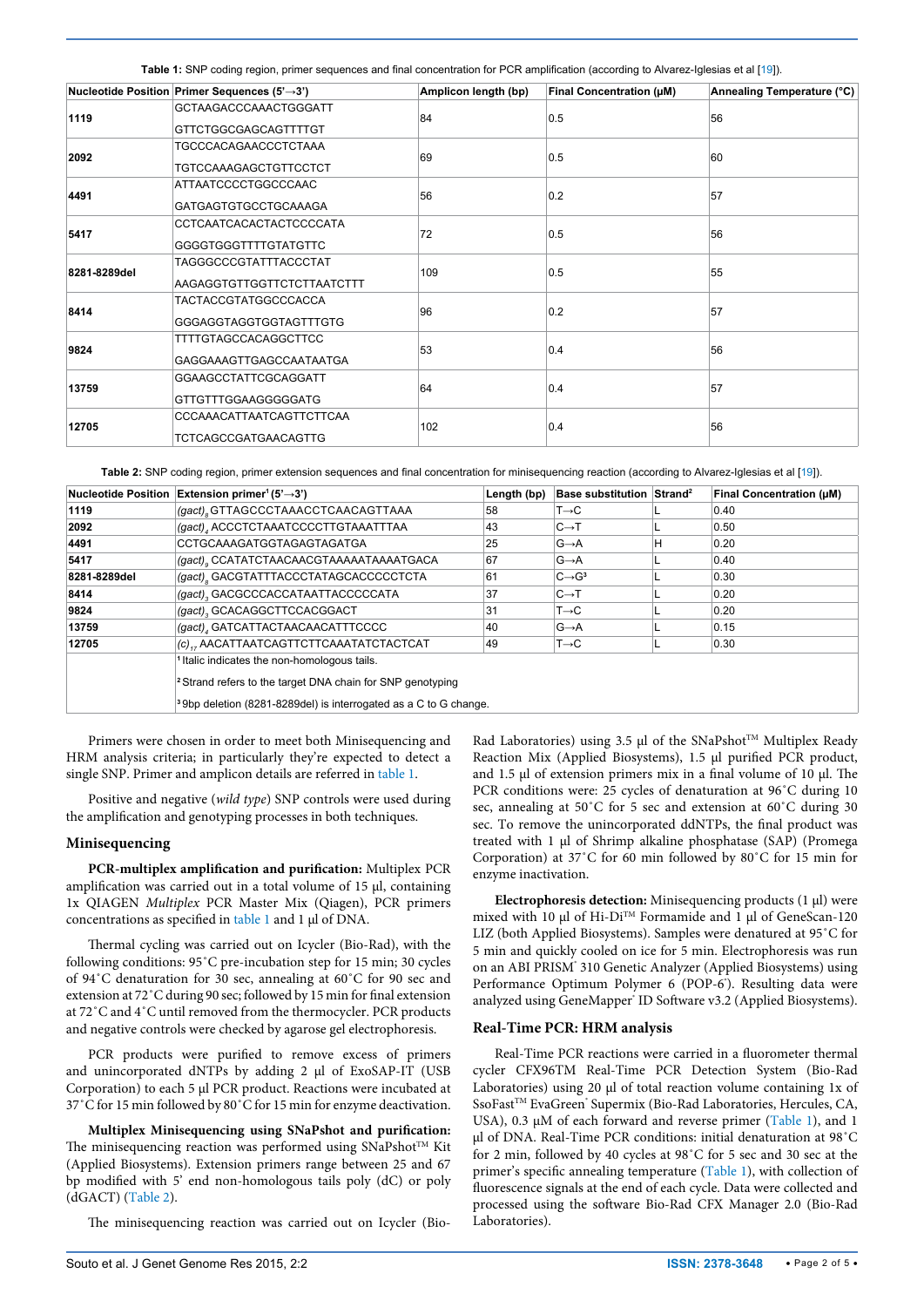|              | $\sim$ $\sim$            |                          |                          |                          |                          |                          |                          |                          |                          |                          |                          |                          |                          |                          |                          |                          |                |                          |
|--------------|--------------------------|--------------------------|--------------------------|--------------------------|--------------------------|--------------------------|--------------------------|--------------------------|--------------------------|--------------------------|--------------------------|--------------------------|--------------------------|--------------------------|--------------------------|--------------------------|----------------|--------------------------|
| Sample ID    | 1119 T                   |                          | 2092 C                   |                          | 4491 G                   |                          | 5417 G                   |                          | 8281-8289del C           |                          | 8414 C                   |                          | 9824 T                   |                          | 13759 G                  |                          | 12705T         |                          |
|              | SNap                     | <b>HRM</b>               | SNap                     | <b>HRM</b>               | SNap                     | <b>HRM</b>               | SNap                     | <b>HRM</b>               | SNap                     | <b>HRM</b>               | SNap                     | <b>HRM</b>               | SNap                     | <b>HRM</b>               | SNap                     | <b>HRM</b>               | SNap           | <b>HRM</b>               |
|              | <b>Shot®</b>             |                          | <b>Shot®</b>             |                          | <b>Shot®</b>             |                          | <b>Shot®</b>             |                          | <b>Shot®</b>             |                          | <b>Shot®</b>             |                          | <b>Shot®</b>             |                          | <b>Shot®</b>             |                          | <b>Shot®</b>   |                          |
| $\mathbf{1}$ | $\overline{\phantom{a}}$ | $\overline{\phantom{a}}$ | $\overline{\phantom{a}}$ | $\overline{\phantom{a}}$ | $\overline{\phantom{a}}$ | $\overline{\phantom{a}}$ | $\overline{\phantom{a}}$ | $\overline{\phantom{a}}$ | G                        | G                        |                          | $\overline{\phantom{a}}$ | $\overline{\phantom{a}}$ | $\overline{\phantom{a}}$ | $\overline{\phantom{a}}$ | $\overline{\phantom{a}}$ | C              | С                        |
| $\sqrt{2}$   | $\overline{\phantom{a}}$ | $\overline{\phantom{a}}$ | $\overline{\phantom{a}}$ | $\overline{a}$           | $\overline{\phantom{a}}$ | $\sim$                   | $\blacksquare$           | $\overline{\phantom{a}}$ | $\overline{\phantom{a}}$ | $\overline{\phantom{a}}$ | $\sim$                   | $\mathbf{r}$             | $\blacksquare$           | $\sim$                   | $\overline{\phantom{a}}$ | L.                       | L,             | $\overline{\phantom{a}}$ |
| 5            | $\overline{\phantom{a}}$ | $\overline{\phantom{a}}$ | $\overline{\phantom{a}}$ | ÷                        | $\sim$                   | $\sim$                   | $\overline{\phantom{a}}$ | $\overline{a}$           | $\overline{\phantom{a}}$ | ÷.                       | $\sim$                   | $\overline{a}$           | $\mathbf{r}$             | $\sim$                   | $\overline{\phantom{a}}$ | $\overline{a}$           | $\overline{a}$ | $\overline{\phantom{a}}$ |
| 8            | $\overline{\phantom{a}}$ | $\overline{\phantom{a}}$ | $\overline{a}$           | $\overline{\phantom{a}}$ | $\overline{\phantom{a}}$ | $\overline{\phantom{a}}$ | $\overline{\phantom{a}}$ | $\overline{\phantom{a}}$ | $\overline{\phantom{a}}$ | $\overline{\phantom{a}}$ | $\overline{a}$           | $\overline{\phantom{a}}$ | C                        | C                        | $\overline{\phantom{a}}$ | ÷,                       | $\overline{a}$ | $\overline{a}$           |
| 11           | $\overline{\phantom{a}}$ | $\overline{\phantom{a}}$ | $\overline{a}$           | $\overline{a}$           | ÷,                       | $\sim$                   | L,                       | ÷,                       | G                        | G                        | L,                       | $\overline{\phantom{a}}$ | L.                       | L,                       | $\overline{\phantom{a}}$ | $\overline{a}$           | C              | C                        |
| 12           | $\overline{\phantom{a}}$ | $\overline{\phantom{a}}$ | ÷                        | ÷                        | $\overline{a}$           | $\sim$                   | $\sim$                   | $\overline{\phantom{a}}$ | $\overline{\phantom{a}}$ | $\overline{a}$           | $\overline{a}$           | $\overline{\phantom{a}}$ | $\mathsf{C}$             | C                        | $\mathbf{r}$             | $\sim$                   | ä,             | $\blacksquare$           |
| 15           | C                        | C                        | $\overline{a}$           | $\overline{\phantom{a}}$ | $\overline{a}$           | $\overline{\phantom{a}}$ | $\overline{\phantom{a}}$ | $\overline{a}$           | G                        | G                        |                          | ÷,                       | $\overline{\phantom{a}}$ | $\overline{a}$           | $\overline{\phantom{a}}$ | $\overline{\phantom{a}}$ | C              | C                        |
| 16           | $\overline{\phantom{a}}$ | ÷,                       | L,                       | $\sim$                   | A                        | A                        | $\overline{\phantom{a}}$ | $\overline{\phantom{a}}$ | L.                       | $\overline{a}$           | L,                       | ÷,                       |                          | $\overline{a}$           | L.                       | L.                       | L,             |                          |
| 18           | $\overline{\phantom{a}}$ | $\overline{\phantom{a}}$ | $\overline{a}$           | L.                       | Α                        | A                        | $\overline{\phantom{a}}$ | $\frac{1}{2}$            | $\overline{\phantom{a}}$ | ÷                        | $\overline{a}$           | $\overline{\phantom{a}}$ | $\sim$                   | $\overline{\phantom{a}}$ | $\overline{\phantom{a}}$ | $\overline{a}$           | $\frac{1}{2}$  | $\overline{\phantom{a}}$ |
| 19           | $\overline{\phantom{a}}$ | $\overline{\phantom{a}}$ | $\overline{a}$           | $\overline{\phantom{a}}$ | $\overline{\phantom{a}}$ | $\overline{\phantom{a}}$ | $\overline{\phantom{a}}$ | ÷,                       | $\overline{a}$           | $\overline{\phantom{a}}$ | $\overline{\phantom{a}}$ | $\overline{\phantom{a}}$ | $\overline{\phantom{a}}$ | $\overline{\phantom{a}}$ | $\overline{\phantom{a}}$ | $\overline{\phantom{a}}$ | C              | С                        |
| 20           | $\overline{\phantom{a}}$ | $\overline{\phantom{a}}$ | $\overline{a}$           | $\overline{a}$           | $\overline{a}$           | ÷.                       | L,                       | L,                       | L,                       | $\overline{a}$           | L.                       | L.                       | $\sim$                   | L,                       | L.                       | $\overline{a}$           | L,             | L,                       |
| 21           | $\overline{a}$           | ÷                        | $\overline{a}$           | $\sim$                   | Α                        | A                        | $\sim$                   | $\overline{\phantom{a}}$ | ÷.                       | ÷                        | $\overline{a}$           | $\overline{\phantom{a}}$ | $\sim$                   | $\sim$                   | $\overline{\phantom{a}}$ | $\overline{a}$           | $\overline{a}$ | $\overline{a}$           |
| 22           | $\overline{\phantom{a}}$ | $\overline{\phantom{a}}$ | $\overline{a}$           | $\overline{\phantom{a}}$ |                          | $\overline{a}$           | $\overline{\phantom{a}}$ | $\overline{a}$           |                          | $\overline{a}$           |                          | ÷,                       | C                        | C                        | $\overline{\phantom{a}}$ | $\overline{\phantom{a}}$ | $\overline{a}$ |                          |
| 23           | $\overline{\phantom{a}}$ | $\overline{\phantom{a}}$ | $\overline{a}$           | J.                       | ÷.                       | $\overline{\phantom{a}}$ | L,                       | $\overline{\phantom{a}}$ | G                        | G                        | $\overline{a}$           | ÷,                       |                          | $\overline{a}$           | L.                       | $\overline{\phantom{a}}$ | $\mathsf C$    | C                        |
| 24           | $\overline{\phantom{a}}$ | $\overline{a}$           | $\overline{a}$           | $\overline{a}$           | $\sim$                   | $\blacksquare$           | $\overline{\phantom{a}}$ | $\overline{\phantom{a}}$ | $\overline{\phantom{a}}$ | $\overline{\phantom{a}}$ | $\overline{a}$           | $\blacksquare$           | $\sim$                   | $\sim$                   | $\overline{\phantom{a}}$ | $\overline{\phantom{a}}$ | L,             | $\overline{\phantom{a}}$ |
| 25           | $\overline{\phantom{a}}$ | $\overline{\phantom{a}}$ | $\overline{a}$           | $\overline{a}$           | $\overline{a}$           | $\overline{\phantom{a}}$ | $\overline{\phantom{a}}$ | $\overline{\phantom{a}}$ | L,                       | $\overline{\phantom{a}}$ | L,                       | $\overline{\phantom{a}}$ | $\sim$                   | $\overline{a}$           | $\overline{\phantom{a}}$ | $\overline{\phantom{a}}$ | $\overline{a}$ | $\overline{\phantom{a}}$ |
| 26           | $\sim$                   | $\overline{\phantom{a}}$ | $\overline{a}$           | $\overline{a}$           | $\overline{a}$           | $\sim$                   | L,                       | $\overline{\phantom{a}}$ | G                        | G                        | L,                       | L,                       | ÷.                       | $\overline{a}$           | L.                       | $\overline{\phantom{a}}$ | C              | C                        |
| 27           | $\blacksquare$           | ÷                        | $\overline{a}$           | $\overline{a}$           | ÷                        | ÷.                       | $\overline{\phantom{a}}$ | $\blacksquare$           | G                        | G                        | $\overline{a}$           | ÷                        | $\sim$                   | $\overline{a}$           | $\blacksquare$           | $\sim$                   | $\mathsf{C}$   | C                        |
| 28           | $\overline{\phantom{a}}$ | $\overline{\phantom{a}}$ | $\overline{a}$           | $\overline{\phantom{a}}$ | $\overline{a}$           | $\overline{\phantom{a}}$ | $\overline{\phantom{a}}$ | $\overline{\phantom{a}}$ | $\overline{a}$           | $\overline{a}$           | $\overline{a}$           | $\star$                  | $\overline{\phantom{a}}$ | $\overline{a}$           | $\overline{\phantom{a}}$ | $\overline{\phantom{a}}$ | $\mathsf C$    | C                        |
| 29           | $\mathbf{r}$             | $\overline{a}$           | L,                       | L.                       | ÷.                       | $\overline{\phantom{a}}$ | $\overline{\phantom{a}}$ | $\overline{a}$           | $\overline{a}$           | L.                       | $\overline{a}$           | $\overline{a}$           | $\overline{\phantom{a}}$ | ÷,                       | $\overline{\phantom{a}}$ | $\sim$                   | $\mathsf C$    | C                        |
| 30           | $\overline{\phantom{a}}$ | $\blacksquare$           | $\overline{\phantom{a}}$ | $\overline{\phantom{a}}$ | $\blacksquare$           | $\blacksquare$           | $\overline{\phantom{a}}$ | $\overline{\phantom{a}}$ | $\overline{\phantom{a}}$ | $\blacksquare$           | $\overline{\phantom{a}}$ | $\overline{\phantom{a}}$ | $\overline{\phantom{a}}$ | $\overline{\phantom{a}}$ | $\overline{\phantom{a}}$ | $\overline{\phantom{a}}$ | $\mathsf C$    | C                        |
| 31           | $\overline{\phantom{a}}$ | $\overline{\phantom{a}}$ | $\overline{\phantom{a}}$ | ÷,                       | $\sim$                   | $\overline{\phantom{a}}$ | $\overline{\phantom{a}}$ | $\frac{1}{2}$            | $\overline{a}$           | $\overline{\phantom{a}}$ | $\overline{a}$           | $\overline{\phantom{a}}$ | $\mathsf C$              | C                        | $\overline{\phantom{a}}$ | $\overline{\phantom{a}}$ | L,             | L,                       |
| 45           | $\overline{\phantom{a}}$ | $\overline{\phantom{a}}$ | $\overline{\phantom{a}}$ | $\overline{\phantom{a}}$ | $\overline{\phantom{a}}$ | $\sim$                   | $\overline{a}$           | $\overline{a}$           | $\overline{a}$           | $\overline{\phantom{a}}$ | $\overline{\phantom{a}}$ | $\frac{1}{2}$            | $\mathsf{C}$             | C                        | $\overline{\phantom{a}}$ | $\overline{\phantom{a}}$ | $\overline{a}$ | ÷,                       |
| 46           | $\sim$                   | ÷                        | $\overline{a}$           | $\overline{\phantom{a}}$ | $\sim$                   | $\blacksquare$           | $\blacksquare$           | $\overline{\phantom{a}}$ | ÷.                       | $\overline{a}$           | $\overline{a}$           | ÷.                       | $\overline{a}$           | $\overline{a}$           | $\blacksquare$           | $\overline{a}$           | ٠              | $\overline{\phantom{a}}$ |
| 47           | $\overline{\phantom{a}}$ | $\overline{\phantom{a}}$ | $\overline{\phantom{a}}$ | $\overline{\phantom{a}}$ | $\overline{a}$           | $\overline{\phantom{a}}$ | $\overline{\phantom{a}}$ | $\overline{a}$           | $\overline{a}$           | $\overline{\phantom{a}}$ | $\overline{a}$           | ÷,                       | $\overline{\phantom{a}}$ | $\overline{\phantom{a}}$ | $\overline{\phantom{a}}$ | $\overline{\phantom{a}}$ | $\overline{a}$ | $\overline{\phantom{a}}$ |
| 48           | $\overline{\phantom{a}}$ | $\overline{\phantom{a}}$ | $\overline{a}$           | $\overline{a}$           | $\overline{a}$           | $\overline{\phantom{a}}$ | $\frac{1}{2}$            | $\overline{a}$           | L,                       | $\overline{a}$           | $\overline{a}$           | $\overline{\phantom{a}}$ | $\mathbf C$              | C                        | $\frac{1}{2}$            | ÷,                       | $\overline{a}$ |                          |
| 49           | $\overline{\phantom{a}}$ | $\overline{\phantom{a}}$ | $\overline{\phantom{a}}$ | $\overline{\phantom{a}}$ | $\overline{\phantom{a}}$ | $\overline{\phantom{a}}$ | $\overline{\phantom{a}}$ | $\overline{\phantom{a}}$ | $\overline{\phantom{a}}$ | $\overline{\phantom{a}}$ | $\overline{\phantom{a}}$ | $\star$                  | $\blacksquare$           | $\blacksquare$           | $\overline{\phantom{a}}$ | $\overline{\phantom{a}}$ | C              | С                        |
| 53           | $\overline{\phantom{a}}$ | $\overline{\phantom{a}}$ | $\overline{\phantom{a}}$ | $\overline{\phantom{a}}$ | $\overline{\phantom{a}}$ | $\overline{\phantom{a}}$ | Α                        | Α                        | $\overline{\phantom{a}}$ | $\overline{\phantom{a}}$ | $\overline{a}$           | $\overline{\phantom{a}}$ | $\overline{\phantom{a}}$ | $\overline{\phantom{a}}$ | $\overline{\phantom{a}}$ | $\overline{\phantom{a}}$ | $\overline{a}$ | L,                       |
| 54           | $\overline{\phantom{a}}$ | $\overline{\phantom{a}}$ | $\overline{\phantom{a}}$ | $\overline{a}$           | $\overline{a}$           | $\sim$                   | ÷,                       | L,                       | $\overline{a}$           | $\overline{a}$           | $\overline{\phantom{a}}$ | $\frac{1}{2}$            | C                        | C                        | $\overline{\phantom{a}}$ | ٠                        | $\overline{a}$ | ÷,                       |
| 55           | $\blacksquare$           | $\blacksquare$           | $\overline{\phantom{a}}$ | $\overline{a}$           | Α                        | A                        | $\blacksquare$           | ÷,                       | L,                       | $\overline{a}$           | $\overline{a}$           | $\blacksquare$           | $\blacksquare$           | $\blacksquare$           | $\blacksquare$           | L,                       | ٠              | ÷,                       |
| 56           | $\overline{\phantom{a}}$ | $\overline{\phantom{a}}$ | $\overline{\phantom{a}}$ | $\overline{\phantom{a}}$ | A                        | A                        | $\overline{\phantom{a}}$ | $\overline{a}$           | $\overline{a}$           | $\overline{\phantom{a}}$ | $\overline{\phantom{a}}$ | $\overline{\phantom{a}}$ | $\overline{\phantom{a}}$ | $\overline{a}$           | $\overline{\phantom{a}}$ | $\overline{\phantom{a}}$ | ä,             | $\overline{\phantom{a}}$ |
| 57           | $\overline{\phantom{a}}$ | $\overline{\phantom{a}}$ | $\overline{a}$           | $\overline{a}$           |                          | ÷.                       | $\frac{1}{2}$            | $\overline{a}$           | L,                       | $\overline{a}$           | J.                       | ÷,                       | $\mathsf C$              | C                        | $\overline{\phantom{a}}$ | $\overline{\phantom{a}}$ | ÷              | $\overline{a}$           |
| 58           | $\overline{\phantom{a}}$ | $\blacksquare$           | $\overline{\phantom{a}}$ | $\sim$                   | Α                        | A                        | $\overline{\phantom{a}}$ | $\overline{\phantom{a}}$ | ÷,                       | $\overline{\phantom{a}}$ | ÷,                       | $\overline{\phantom{a}}$ | $\overline{a}$           | $\overline{a}$           | ÷,                       | ÷,                       | ä,             | $\blacksquare$           |
| 62           | $\overline{\phantom{a}}$ | $\mathbf{r}$             | $\sim$                   | $\sim$                   | $\sim$                   | $\sim$                   | $\overline{\phantom{a}}$ | $\overline{\phantom{a}}$ | ÷,                       | $\overline{\phantom{a}}$ | $\overline{a}$           | $\star$                  | $\sim$                   | $\sim$                   | $\overline{\phantom{a}}$ | $\sim$                   | C              | C                        |
| 72           | $\overline{\phantom{a}}$ | $\overline{\phantom{a}}$ | $\overline{\phantom{a}}$ | $\blacksquare$           | $\overline{a}$           | $\sim$                   | ÷,                       | ٠                        | L,                       | $\overline{\phantom{a}}$ | $\overline{a}$           | ٠                        | $\overline{a}$           | $\overline{a}$           | $\overline{\phantom{a}}$ | ٠                        | L,             | L,                       |
| 78           | $\overline{a}$           | ÷                        |                          | $\sim$                   | Α                        | A                        | L,                       | L,                       |                          |                          |                          |                          |                          |                          | L,                       | L,                       |                | ÷,                       |
| 88           | $\overline{\phantom{a}}$ | $\overline{a}$           |                          |                          | $\overline{a}$           | $\sim$                   | ä,                       | L,                       |                          |                          | ÷,                       | ٠                        |                          |                          | $\overline{\phantom{a}}$ | ٠                        |                | $\overline{\phantom{a}}$ |

<span id="page-2-0"></span>**Table 3:** Comparison of SNPs obtained in two compared methodologies ["—" for wild type, which matches the corresponding base in the revised Cambridge Reference Sequence (rCRS) [20]; the nucleotides (A, T, C, G) specify the polymorphism detected].

<span id="page-2-1"></span>

For HRM analysis, PCR products were denatured at 95˚C for 1 min and then annealed at 50˚C for 5 min in order to allow for correct

annealing of DNA duplexes. These two steps were followed by melting curve ranging from 65˚C to 95˚C with temperature increments of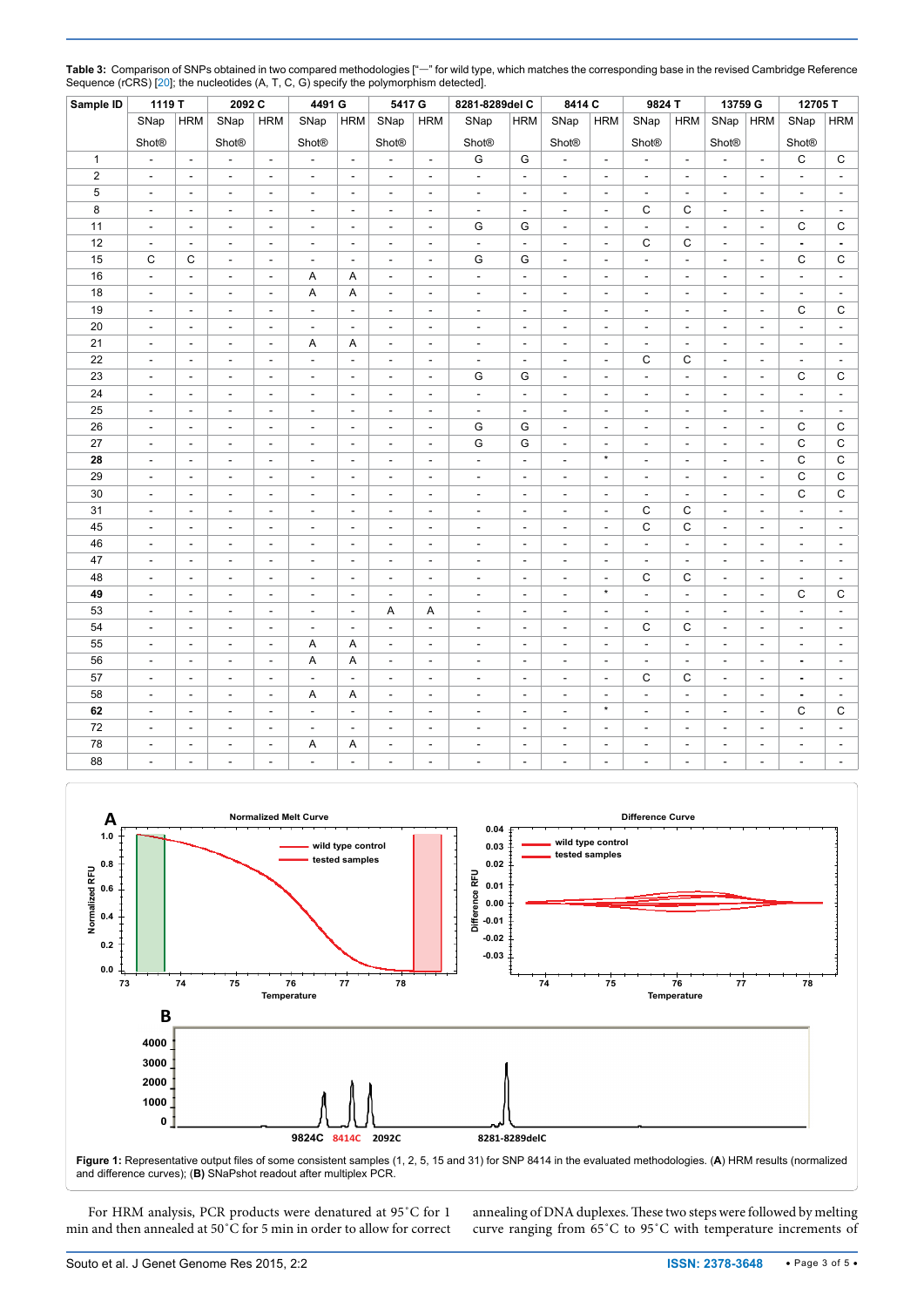<span id="page-3-1"></span>

<span id="page-3-0"></span>



0.2˚C every 10s. The fluorescence data were acquired by the end of each melting temperature.

Collected fluorescence data were processed using the Precision Melting Analysis™ Software 1.1 (Bio-Rad Laboratories) to generate melting curves as a function of temperature and difference curves for easier visual identification of clusters. Raw fluorescence data was subjected to normalization and temperature shifting in order to remove background fluorescence, assisting in visual interpretation and automatic grouping of similar melting curves.

When justified, Real-Time PCR amplified products with the correspondent primer are sent to external facilities for automated sequencing.

#### **Results**

The results obtained for the two SNP genotyping methodologies under study (SNaPshot and HRM analysis) can be found in [table 3](#page-2-0). [Figure 1](#page-2-1) represents the output files of consistent results for one of the studied SNP in the evaluated methodologies.

When comparing the two methodologies, more than 99% of loci results were consistent. However, discordances (labeled as \* in [table 3](#page-2-0)) were found in samples 28, 49 and 62 for SNP 8414 ([Figure 2](#page-3-1)). In these three samples, the HRM results demonstrate that the tested samples present differences regarding to the wild type control (which matches to the corresponding base in the revised Cambridge Reference Sequence (rCRS) [[20](#page-4-18)]). However the SNaPshot result demonstrates that these samples do not present the SNP 8414, which means that we are in the presence of a wild type sample. The discordant results were confirmed by reamplification and sequencing the real-time PCR products. [Figure 3](#page-3-0) represents a sequence electropherogram that demonstrates the presence of a SNP (8440) different from the SNP under study (8414).

## **Discussion**

In SNP 8414, according to SNaPshot, samples 28, 49 and 62 were recorded as wild type while HRM analysis indicates a different melting curve from the wild type control sample ([Figure 2\)](#page-3-1).

Inconsistencies in SNP 8414 suggest a non-specificity of primers in HRM analysis. Phylogenetically, samples 28, 49 and 62 were classified as subhaplogroup R9c based on previous studies [[17\]](#page-4-10). Consequently SNP 8414 is not phylogenetically expected to be present in subhaplogroup R9c, taking in account its specificity to haplogroup D4.

The comparison of primers used to detect SNP 8414 with the revised Cambridge Reference Sequence (rCRS) [\[20\]](#page-4-18) confirms that another polymorphism, SNP 8440 (which is present in the haplogroup R9c1a), was found in the amplicon. As a result, the polymorphism detected with HRM analysis could be 8440 (which classifies the samples in the subhaplogroup R9c1a) and not SNP 8414. The presence of polymorphism 8440 in samples 28, 49 and 62 was confirmed by sequencing its real-time PCR products ([Figure 3\)](#page-3-0).

HRM analysis is based on the comparison of melting curves that have a particular shape according to the amplicon's nucleotide